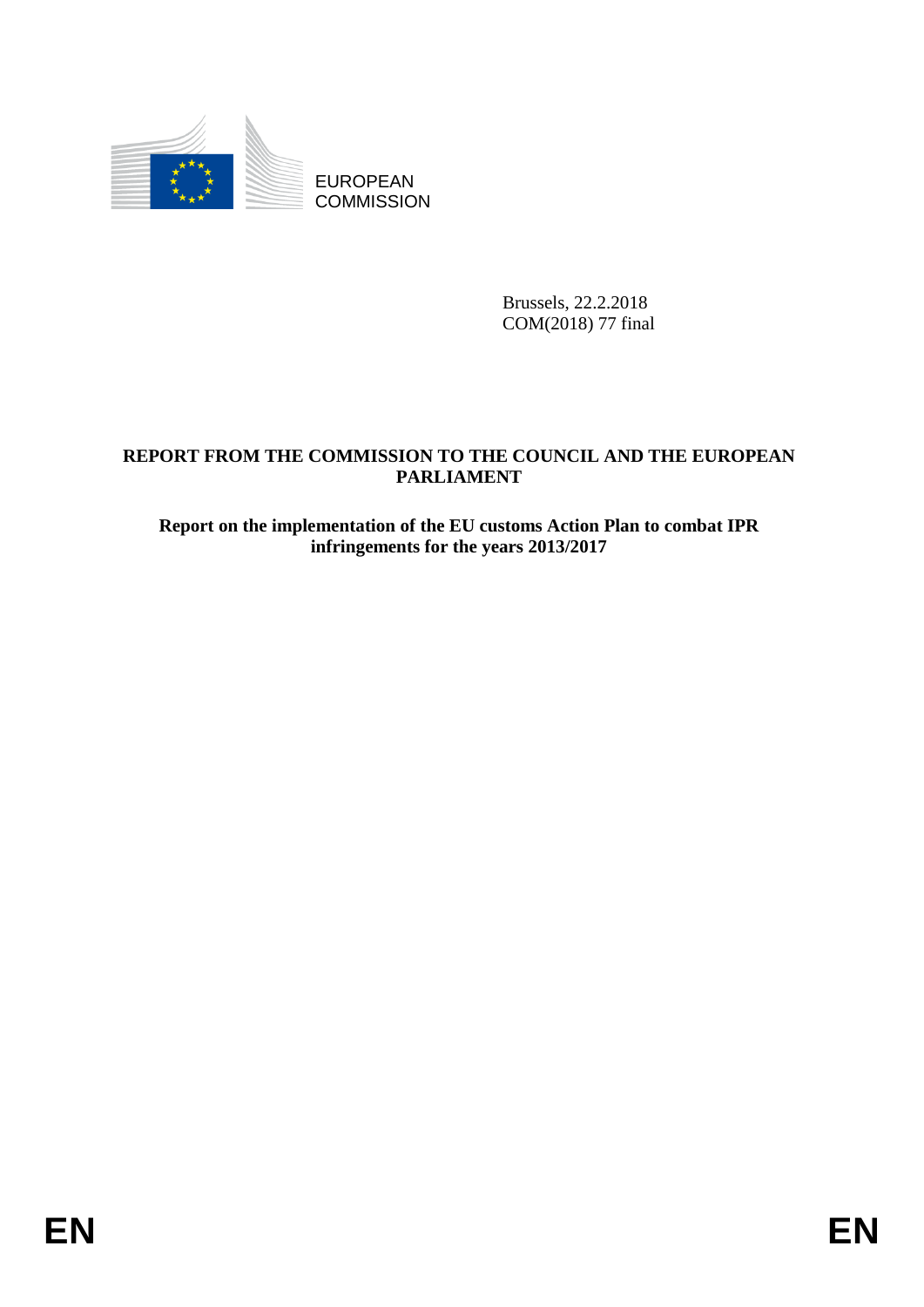# **Report on the implementation of the EU Customs Action Plan to Combat Intellectual Property Right Infringements for the Years 2013 to 2017**

# **TABLE OF CONTENTS**

| 1 - Effectively implementing and monitoring the new EU legislation on customs enforcement of |
|----------------------------------------------------------------------------------------------|
|                                                                                              |
|                                                                                              |
|                                                                                              |
|                                                                                              |
|                                                                                              |
|                                                                                              |
|                                                                                              |
|                                                                                              |
|                                                                                              |
|                                                                                              |
|                                                                                              |
|                                                                                              |
| 3.2 Building capacity in candidate and neighbouring countries on IPR enforcement 10          |
| 4 - Strengthening cooperation with the European Observatory on infringements of IPRs and law |
| 4.1 Establishing a partnership with the European Observatory on infringements of IPRs  10    |
| 4.2 Improving mutual understanding and cooperation between customs, police and judicial      |
|                                                                                              |
|                                                                                              |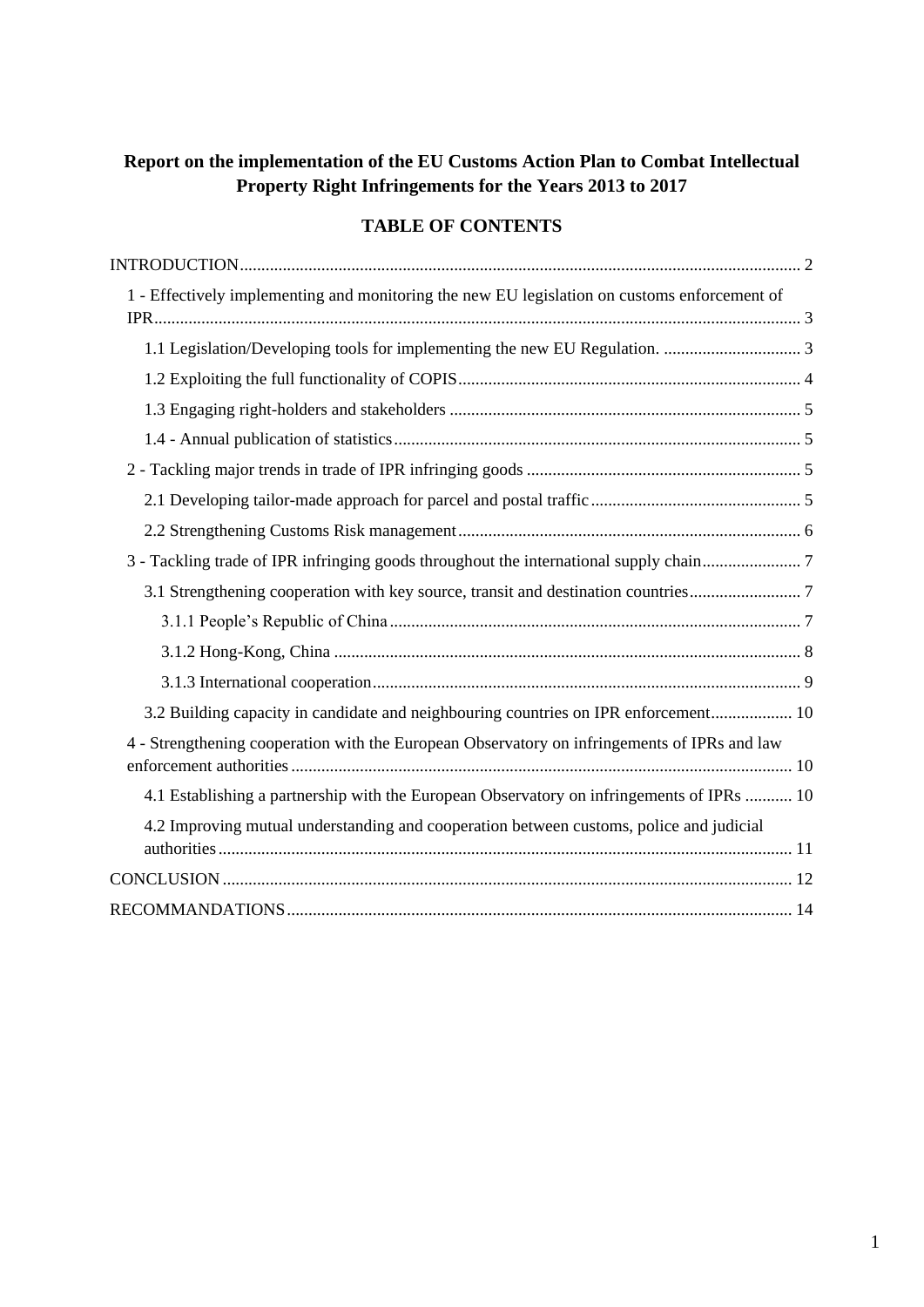# <span id="page-2-0"></span>**INTRODUCTION**

The customs administrations of the European Union are competent to detain goods suspected of infringing intellectual property rights (IPR) that are protected by EU and national laws. Customs work in partnership with stakeholders, such as right-holders, other national bodies and institutions responsible for the enforcement and application of Intellectual Property legislation and the European Commission.

A first EU Customs Action Plan to Combat Intellectual Property Rights (IPR) Infringements was endorsed by the Council in  $2009<sup>1</sup>$ . The objective was to allow customs to follow a common approach on IPR enforcement and focus their attention on the areas posing the greatest risks.

Recognising the need to provide customs authorities with the necessary tools to address new trends in international trade of goods infringing those rights, the Council adopted in December 2012 a Resolution on an EU Customs Action Plan to combat IPR infringements for the years 2013 to  $2017^2$ .

This second EU Action Plan contained four strategic objectives:

- Effectively implementing and monitoring the new EU legislation on customs enforcement of IPR.
- Tackling major trends in trade of IPR infringing goods.
- Tackling trade of IPR infringing goods throughout the international supply chain.
- Strengthening cooperation with the European Observatory on infringements of IPRs, which is part of the European Union Intellectual Property Office (EUIPO), and with law enforcement authorities.

The Action Plan invited the Commission, in cooperation with the Member States, to conduct annual reviews of its implementation and to submit to the Council a final report in 2017.

This final report has been prepared by the Commission services in cooperation with Member States customs experts. It follows the general structure of the Action Plan and includes a set of recommendations on how to go forward.

## **MAIN OUTCOME**

1

 $1$  2009/C 71/01 Council Resolution of 16 March 2009 on the EU Customs Action Plan to combat IPR infringements for the years 2009/2012.

<sup>&</sup>lt;sup>2</sup> 2013/C 80/01 Council Resolution of 10 December 2012 on the EU Customs Action Plan to combat IPR infringements for the years 20013/2017.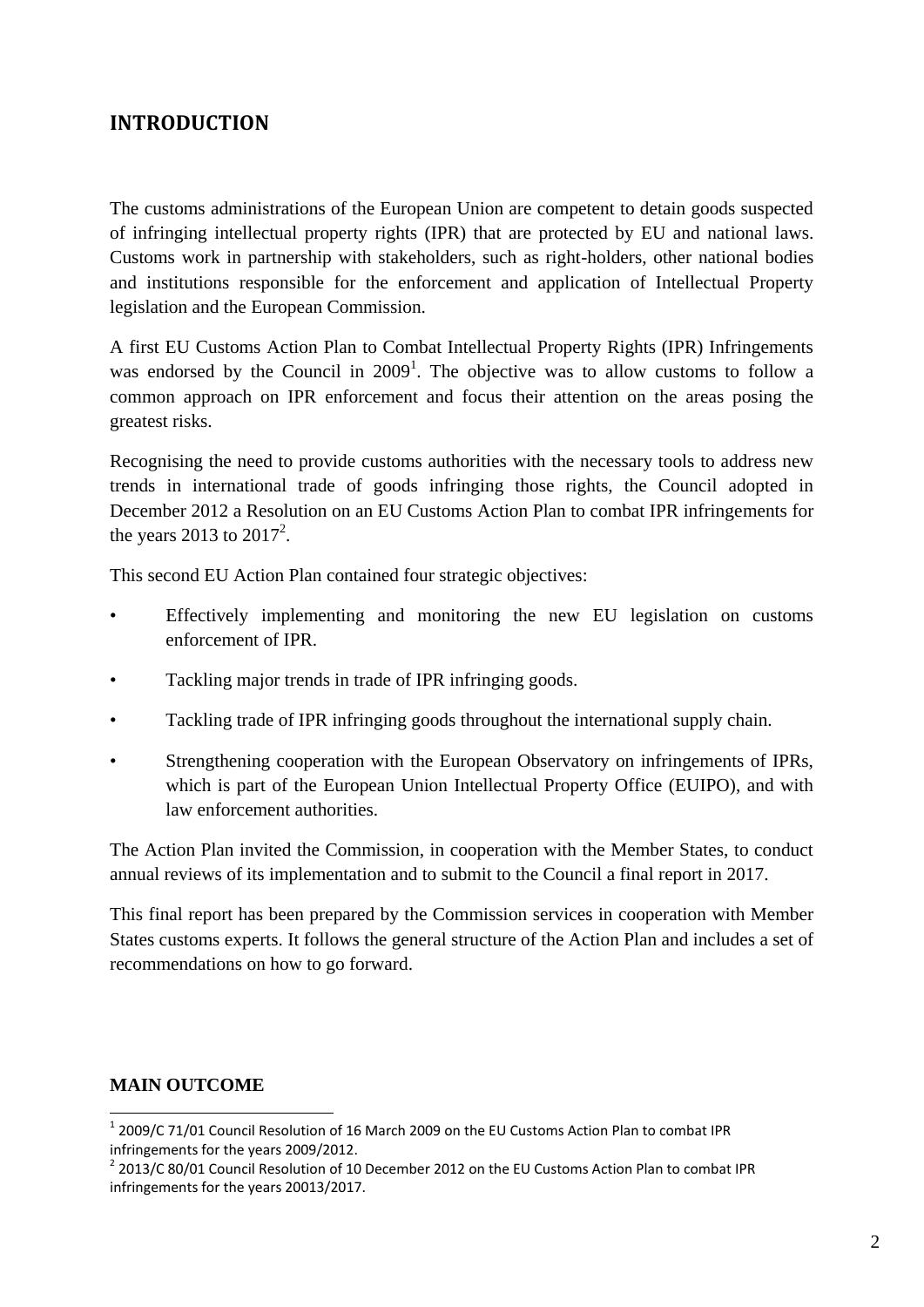# <span id="page-3-0"></span>**1 - Effectively implementing and monitoring the new EU legislation on customs enforcement of IPR**

#### <span id="page-3-1"></span>**1.1 Legislation/Developing tools for implementing the new EU Regulation**

A new Regulation (EU) No 608/2013 on customs enforcement of IPR was adopted on 12 June  $2013<sup>3</sup>$  and entered into application on 1 January 2014.

It was completed by Commission Implementing Regulation (EU) No 1352/2013 of 4 December 2013<sup>4</sup> relating to the forms for right-holders' application for action.

In order to facilitate the implementation of these new pieces of legislation, the Commission developed, together with experts from the Member States and the OHIM/EUIPO, an eLearning course addressing the changes resulting from the new IPR legislation for customs. The course was made available in 2014 on the Commission's Europa website (DG TAXUD page).

An **EU coordinated training plan** was adopted. The Commission closely coordinated this activity with the Observatory on infringements of Intellectual Property Rights, which provided the input on the substantive IP laws in the training modules.

A campaign of **support visits** was conducted between 2015 and 2017 **to all the Member States**. The support visits were the ideal instrument to have an in-depth dialogue with customs departments implementing Regulation (EU) No 608/2013, to clarify possible doubts on practical enforcement, facilitate the exchange of experiences between different Member States and provide the necessary advice.

Each visit was performed by two representatives from the Commission (DG TAXUD) and two experts from the Member States who volunteered to take part in the exercise.

A questionnaire with a standard set of questions was circulated to the Member States ahead of the visit and was used as a basis for discussion. All aspects of Regulation No 608/2013 were covered by the questionnaire and discussed during the visit. A final global report will be drafted after all visits have been completed and will be shared with Member States.

Member States' IPR customs experts highlighted the usefulness of the exercise as an opportunity for experts from different Member States to discuss implementation practices.

At the initiative of the German customs authorities, a **Customs 2020 seminar** was organised in Munich (October 2016) on IPR customs enforcement/ Harmonisation in the process of granting and handling Application for Action (AFA). IPR is a private right enforced by customs authorities, but IPR infringements to it are also a growing threat to the economy,

**.** 

<sup>&</sup>lt;sup>3</sup> Council Regulation (EU) No 608/2013 of the European Parliament and of the Council of 12 June 2013 concerning customs enforcement of Intellectual property rights and repealing Council Regulation (EC) No 1383/2003 (OJ L 181, 29 June 2013, p. 15).

<sup>&</sup>lt;sup>4</sup> Commission Implementing Regulation (EU) No 1352/2013 of 4 December 2013 establishing the form provided for in Regulation (EU) No 608/2013 of the European Parliament and of the Council concerning customs enforcement of intellectual property rights (OJ L, 18 December 2016, p. 10).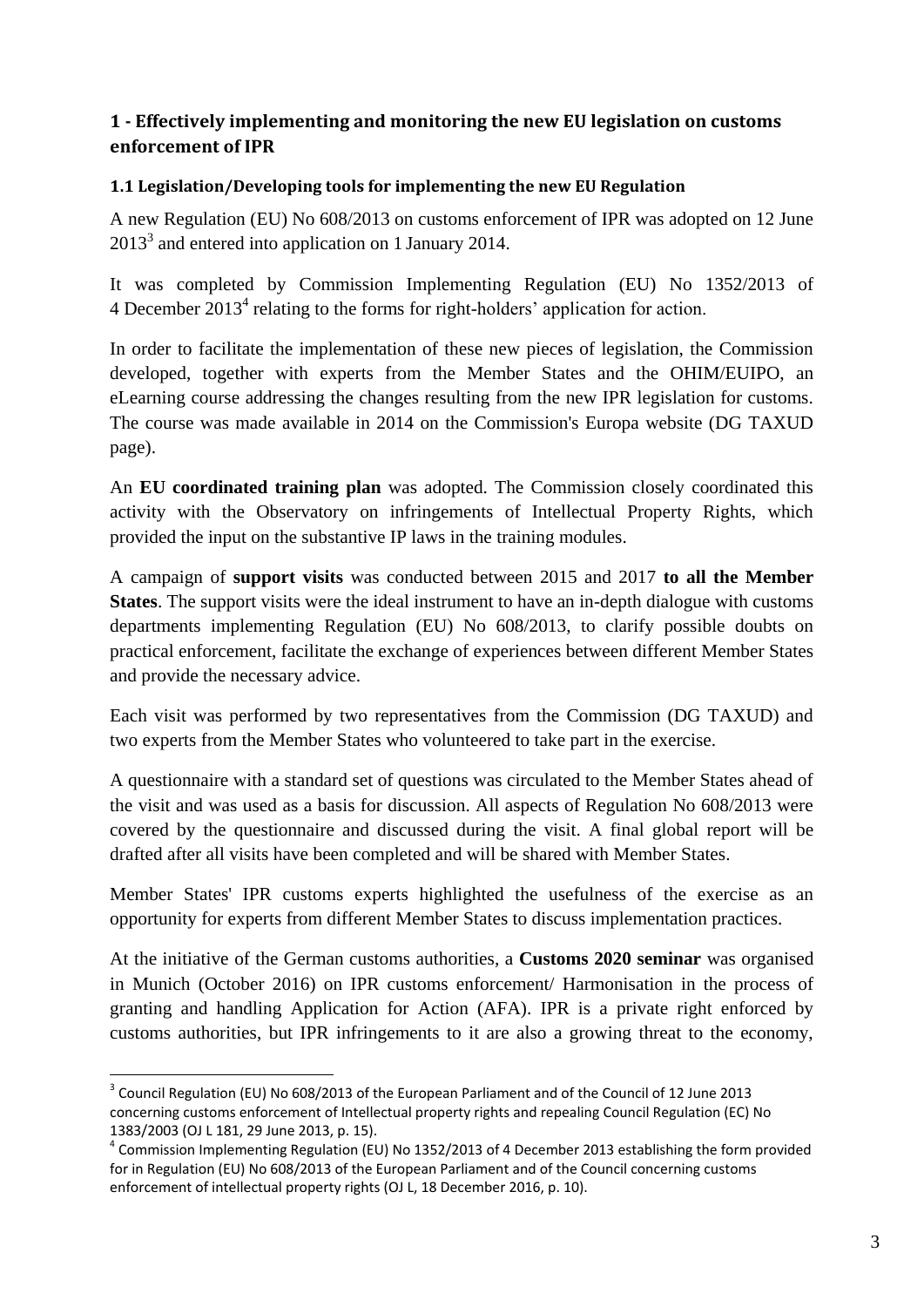citizens and security. How to best address such an atypical situation for an enforcement authority and how customs authorities can handle/face liability in certain cases were topics discussed during the two days. The administrative customs enforcement system put in place in the Union via Regulation (EU) No 608/2013 is functioning on the basis of the request the right-holders have to lodge to customs authorities. The entire customs action derives from these AFAs. It is therefore essential that the information contained in the AFAs is of sufficient quality to enable an efficient customs intervention. The strong need to ensure high quality for AFA granted, notably for Union AFA, was at the core of the debate.

A **Commission Notice** was published on 5 July 2016 in the Official Journal and made available on TAXUD's website. It replaces the 2012 "Guidelines of the European Commission concerning the enforcement by EU customs authorities of intellectual property rights with regard to goods, in particular medicines, in transit through the EU". It notably aims at providing guidance and explanations to customs authorities on the implementation of the trade mark provisions for goods not released for free circulation (including in transit), contained in the trade mark reform package (Regulation (EU) No 2015/2424 relating to the EU trade mark and Directive (EU) No 2015/2436 relating to national trade marks).

On 15 May 2017 the Commission adopted a **report to the European Parliament and the Council on the implementation of Council Regulation (EU) No 608/2013 (COM (2017)233 final)**. In its conclusion, the report indicates that Regulation No 608/2013 is functioning satisfactorily. It provides for a wide range of protection and procedures which are correctly used across the 28 Member States.

## <span id="page-4-0"></span>**1.2 Exploiting the full functionality of COPIS**

**COPIS (anti-Counterfeit and anti-Piracy Information System)**, the EU database for registering AFAs and disseminating them among customs authorities, registering information on detention cases, and providing a searching function on AFAs and detention cases, entered into application on 1 January 2014. Customs authorities have been progressively adapting to the system, which will continue to be further adapted to respond to administrations' needs.

A **COPIS training** was organised ahead of the entry into application of the system and repeated in autumn 2017 for customs experts from the Member States (targeting both the registration of AFAs as well as the submission of information on detentions).

The European Observatory on infringements of IPR and the Commission have also launched an integration project between the Enforcement Data Base  $(EDB)^5$  and COPIS that allows right-holders to transmit the information contained in their AFAs electronically to the concerned Member State administrations via the EDB to COPIS (*cf. 4.1- Establishing a partnership with the European Observatory on infringements of IPRs*).

A link between **COPIS and the Anti-Fraud Information System (AFIS)** developed by OLAF is due to be operational by the end of 2017. It will enable an automatic transmission of

**<sup>.</sup>** <sup>5</sup> Enforcement Data Base (EDB) : a database developed by the European Observatory on IPR infringements to help law enforcement authorities to recognise counterfeit goods by enabling right holders to securely share with those authorities information on production and logistics.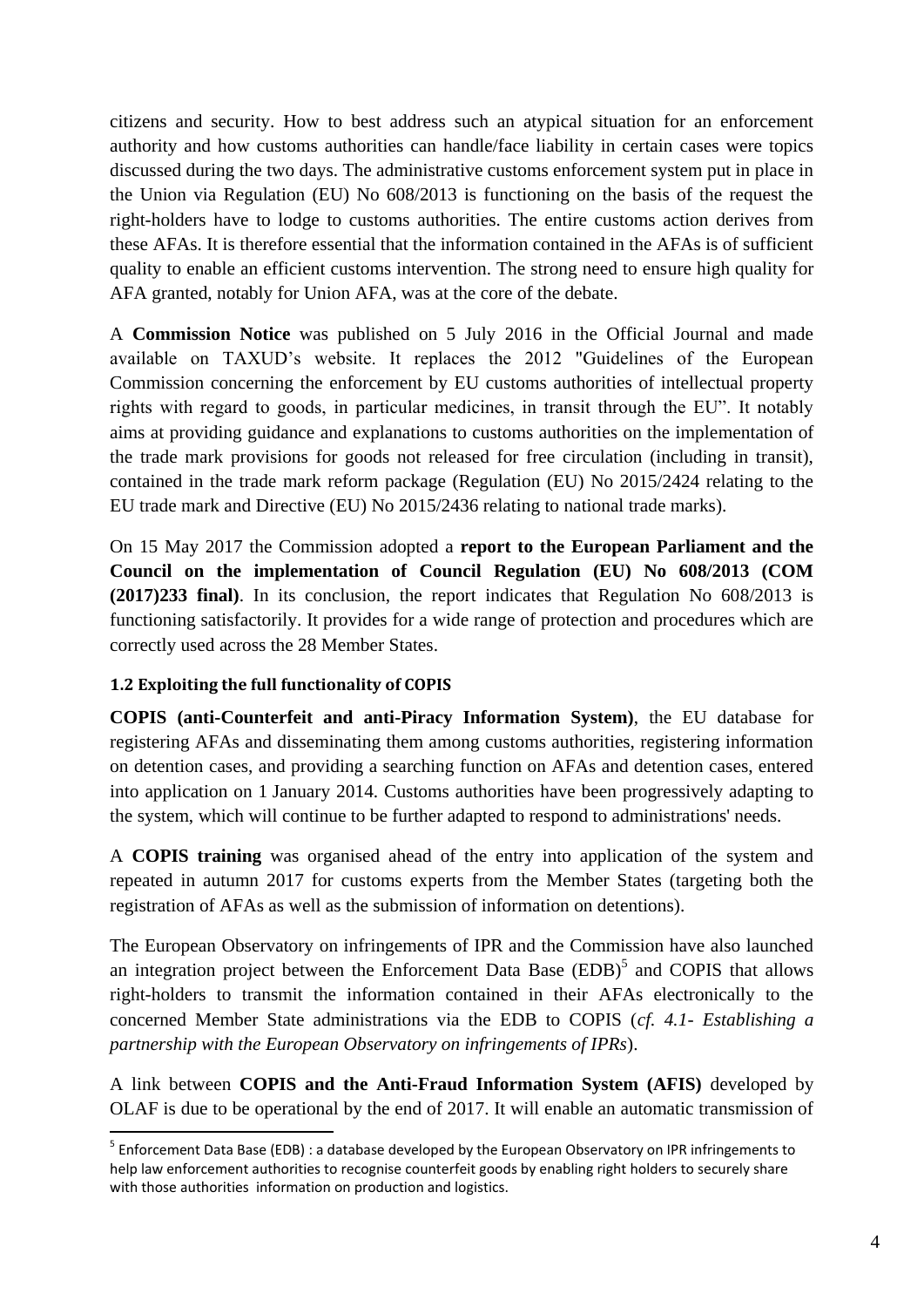detention results lodged in COPIS towards AFIS (thus saving the double key-in of detention results linked to IPR by Member State customs authorities).

# <span id="page-5-0"></span>**1.3 Engaging right-holders and stakeholders**

To ensure that right-holders and stakeholders were adequately informed about the new EU Regulation, the Commission organised in June 2013 a dedicated meeting with a number of selected stakeholders and representatives of the EU customs administrations to present the new Regulation and discuss practical aspects. The relevant information was also channelled to stakeholders via the EU Observatory on IPR infringement, and during ad-hoc meetings with national federations of right-holders to which the Commission was invited.

The Europa website of the Commission (DG TAXUD) was also updated, and webmasters of the SME helpdesks, TransAtlantic Portals, the European Patent Office and the EUIPO were asked to ensure an easy access to this information via their web portals.

The manual for right-holders was updated and published on TAXUD's website at the beginning of 2014. Many Member State customs authorities have also made available via their national websites the AFA form and the manual for right-holders.

A joint meeting of the customs authorities in the EU and stakeholders has also been set up and meets once a year. It has proved a very good forum to discuss issues of common interest to customs and stakeholders.

# <span id="page-5-1"></span>**1.4 - Annual publication of statistics**

1

The **yearly report of statistics** on customs enforcement of IPR at the EU external borders is prepared by the Commission, based on the data transmitted by the Member State administrations (since 2015 data are directly extracted from COPIS).

The statistics submitted by Member States are shared every year with the EU Observatory of infringements of IPR for their inclusion in the Anti-Counterfeiting Intelligence Support Tool (ACIST). This tool is a central repository to collect statistics on detentions carried out at EU borders and within the Internal Market.

Data were also shared with the EUIPO and the Organisation for Economic Co-operation and Development (OECD) for the 2016 OECD/EUIPO study on "Trade in Counterfeit and Pirated Goods"<sup>6</sup>.

# <span id="page-5-2"></span>**2 - Tackling major trends in trade of IPR infringing goods**

# <span id="page-5-3"></span>**2.1 Developing a tailor-made approach for parcel and postal traffic**

Tackling the shipments resulting from internet sales of IPR infringing goods is a key challenge for customs and was already identified as such in the EU Customs Action Plan

<sup>&</sup>lt;sup>6</sup> Trade in Counterfeit and Pirated Goods: Mapping the Economic Impact, OECD/EUIPO (2016). [https://euipo.europa.eu/tunnelweb/secure/webdav/guest/document\\_library/observatory/documents/Mappin](https://euipo.europa.eu/tunnelweb/secure/webdav/guest/document_library/observatory/documents/Mapping_the_Economic_Impact_study/Mapping_the_Economic_Impact_en.pdf) [g\\_the\\_Economic\\_Impact\\_study/Mapping\\_the\\_Economic\\_Impact\\_en.pdf](https://euipo.europa.eu/tunnelweb/secure/webdav/guest/document_library/observatory/documents/Mapping_the_Economic_Impact_study/Mapping_the_Economic_Impact_en.pdf)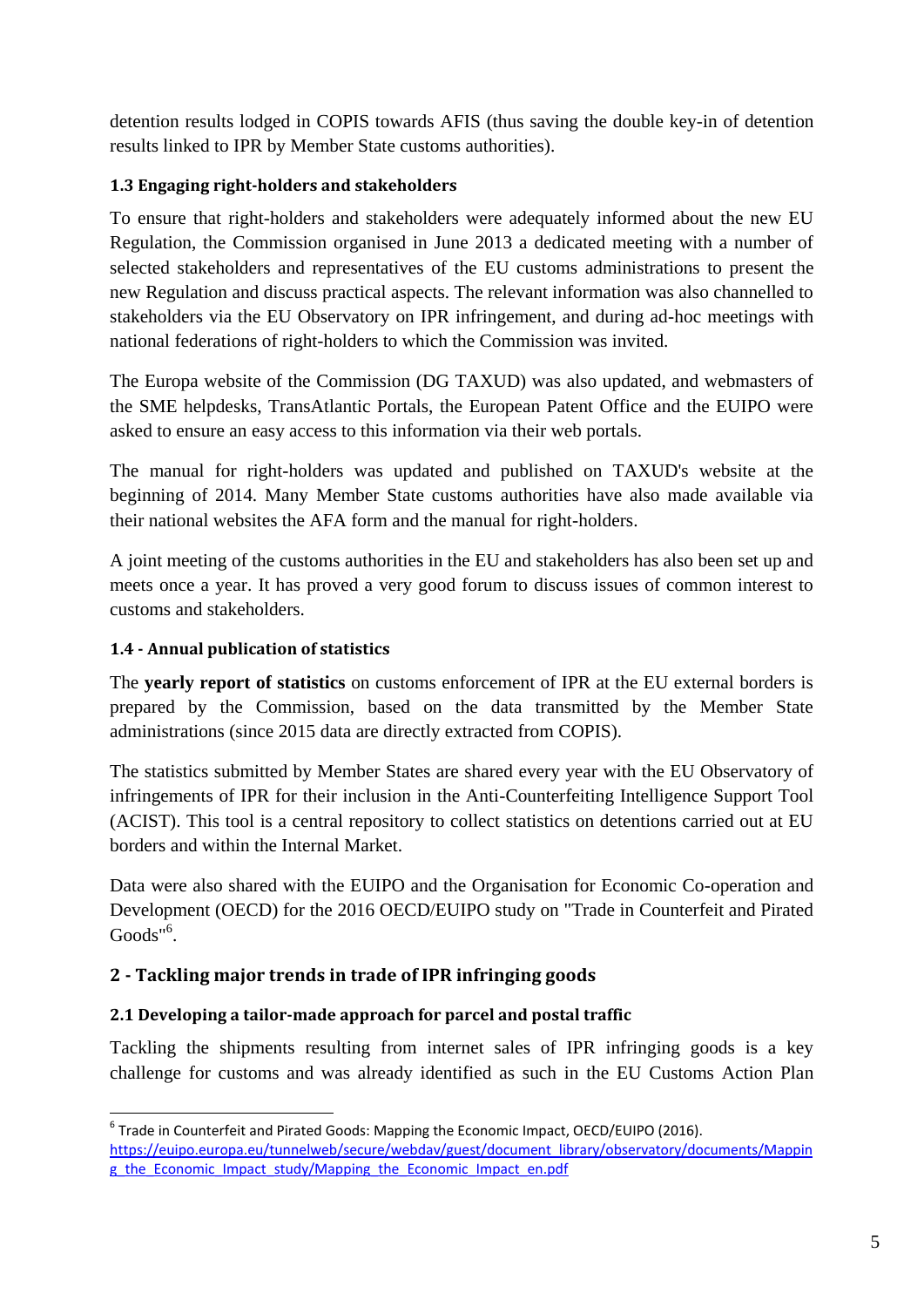2009-2012. As foreseen by the 2013/2017 Action Plan, a Project Group on IPR customs enforcement on **small consignments** has been created, whose focus has been first on supporting customs administrations in the controls of small parcels, then on discussing the implementation of the procedure.

Article 26 of Regulation (EU) No 608/2013 set out a new procedure applicable, upon request by the holder of a decision granting an application for action by customs, to counterfeit and pirated goods which have been sent by post and courier in small consignments. Under such procedure, suspected goods may be destroyed without the involvement of the IP right-holders where the declarant or holder of the goods has agreed or has been so presumed. The objective of the procedure was "to reduce the administrative burden and costs to a minimum".

The Project Group met four times. The first meeting in November 2013 in Brussels, before Regulation (EU) No 608/2013 became applicable, prepared the entry into application of the procedure. After six months of application, the project group met again in Vienna (2014) to early share experiences and identify the benefits and problems encountered in the day-to-day application of the procedure for small parcels. It met again twice in 2017 to discuss the results of detentions made under the small consignment procedure for the years 2014 and 2015 and the following specific aspects of the procedure:

- Involvement of the right-holders,
- Human resources dedicated to the handling of the procedure,
- Definition of "small consignment" in Regulation (EU) No 608/2013,
- Notification practices,
- Costs, storage and destruction,
- Registration of data concerning detentions in COPIS.

The results of the discussion showed that as the use of the procedure by right-holders remains on average relatively low, awareness-raising actions should be envisaged and targeted to the right-holders themselves rather than to their representatives (to emphasise the added value for them of such a procedure).

The group concluded that for the time being the procedure needs to be used to its full potential and in a homogeneous way.

#### <span id="page-6-0"></span>**2.2 Strengthening customs risk management**

In the context of strengthening customs risk management, the request for the regular provision of appropriate IPR risk and customs control information via the Common Risk Management System (CRMS) has resulted in Member States exchanging risk information via normal Risk Information Form (RIF) – referring to new trends and seizures – in 224 cases in 2014, 228 cases in 2015 and 358 cases in 2016, which shows a clear increase.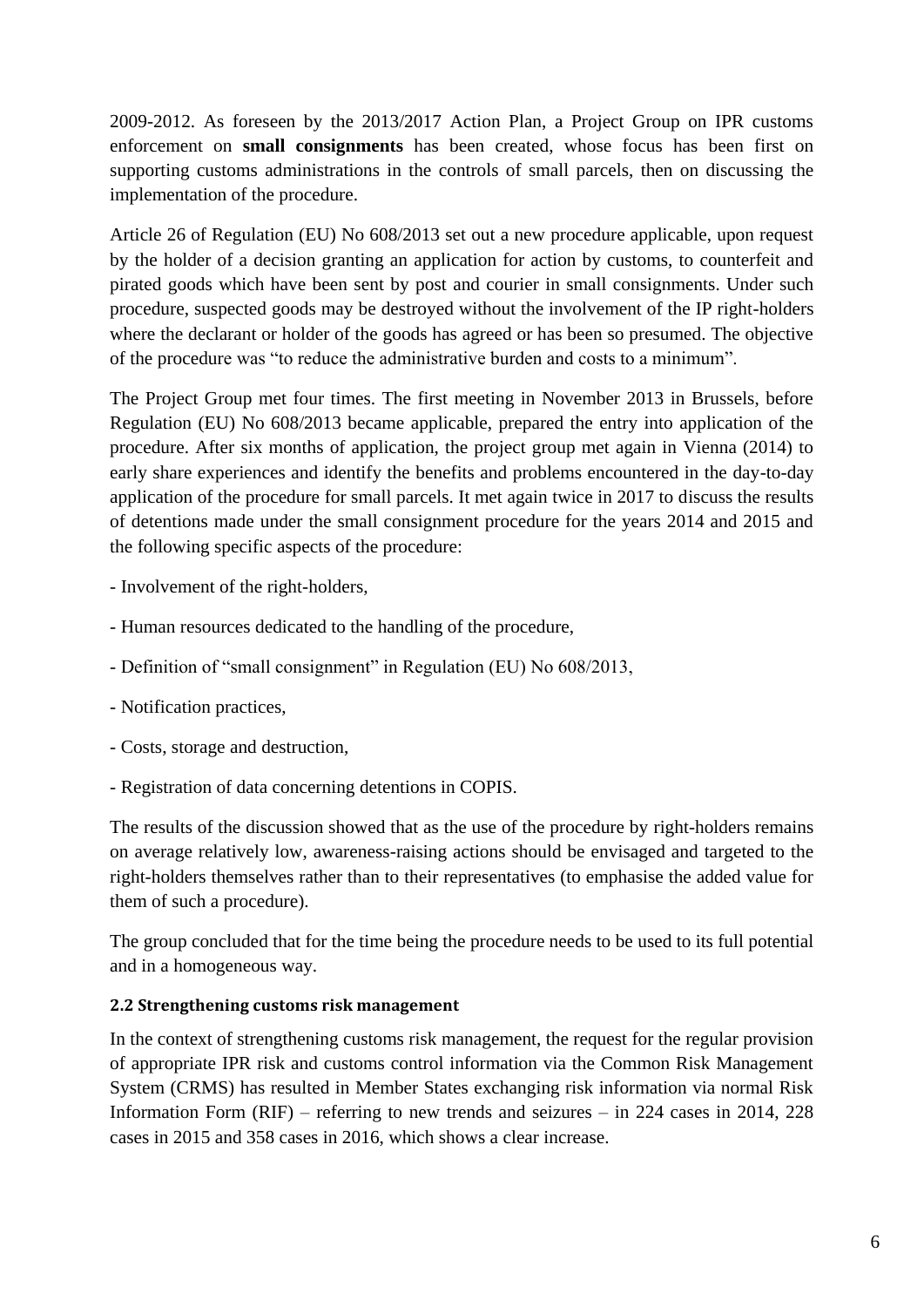A **Customs 2020 Project Group prepared a report on the analysis of RIF** issued and exchanged via the CRMS on counterfeit goods for the year 2014. It reflects the new trends on counterfeit goods extracted from the information contained in relevant RIFs issued in 2014 on counterfeit risks. The report is available in the news section of the CRMS (for customs use only).

During the period 2013 - 2017, the priorities identified and decided by Member States for running **Priority Control Area actions (PCA)** focused on cigarettes/transit, dual-use goods and firearms. None took place in relation to IPR infringements.

Due to lack of resources, no concrete development of Common Risk Criteria (CRC) has occurred so far.

Concerning **Joint Customs Operations (JCO) on IPR**, five were organised by Member States in cooperation with the Commission or by the Commission between 2014 and 2017. Operation ERMIS in 2014 was dedicated to parcels coming into the EU from non EUcountries via mail. It was carried out by the Greek Customs administration and OLAF and involved customs experts from various Member States and third countries. Operation REPLICA, conducted also in 2014 within the Asia-Europe Meeting (ASEM) framework, targeted the import of counterfeit goods by sea. OLAF coordinated the operation which involved all the EU Member States, Norway, Switzerland together with other ASEM international partners, as well as Interpol, Europol and the Word Customs Organisation (WCO). In 2016, Operation Wafers focused on counterfeit semi-conductors imported into the European Union from China and Hong-Kong, China by Post/Express Courier Services. The operation was coordinated by the Dutch customs authorities and OLAF with the involvement of 12 Member States and the support of Europol. Operation RENEGADE was organised within the Asia-Europe Meeting (ASEM) framework, as part of its joint efforts in the fight against counterfeit goods. It was coordinated by OLAF and targeted particularly the international trade of counterfeit auto spare parts by sea container. JCO POSTBOX in 2017, led by Belgium, German and Swedish customs authorities under the action "Customs against Internet Crime" in the framework of the Customs Cooperation Working party, focused on combating excise fraud and the illegal trade in counterfeited goods, drugs and weapons in shipments transported by mail and express courier services.

# <span id="page-7-0"></span>**3 - Tackling trade in IPR infringing goods throughout the international supply chain**

#### <span id="page-7-1"></span>**3.1 Strengthening cooperation with key source, transit and destination countries**

## <span id="page-7-2"></span>*3.1.1 People's Republic of China*

On 16 May 2014, the Commission and the General Administration of China Customs ('the GACC') signed a renewed Action Plan concerning EU-China Customs Cooperation on IPR (2014 – 2017) as one of the priorities of the EU-China Strategic Framework for Customs Cooperation  $(2014 - 2017)$  they signed on the same day. It made it possible to resume the operational cooperation between the Commission services and the representatives of 16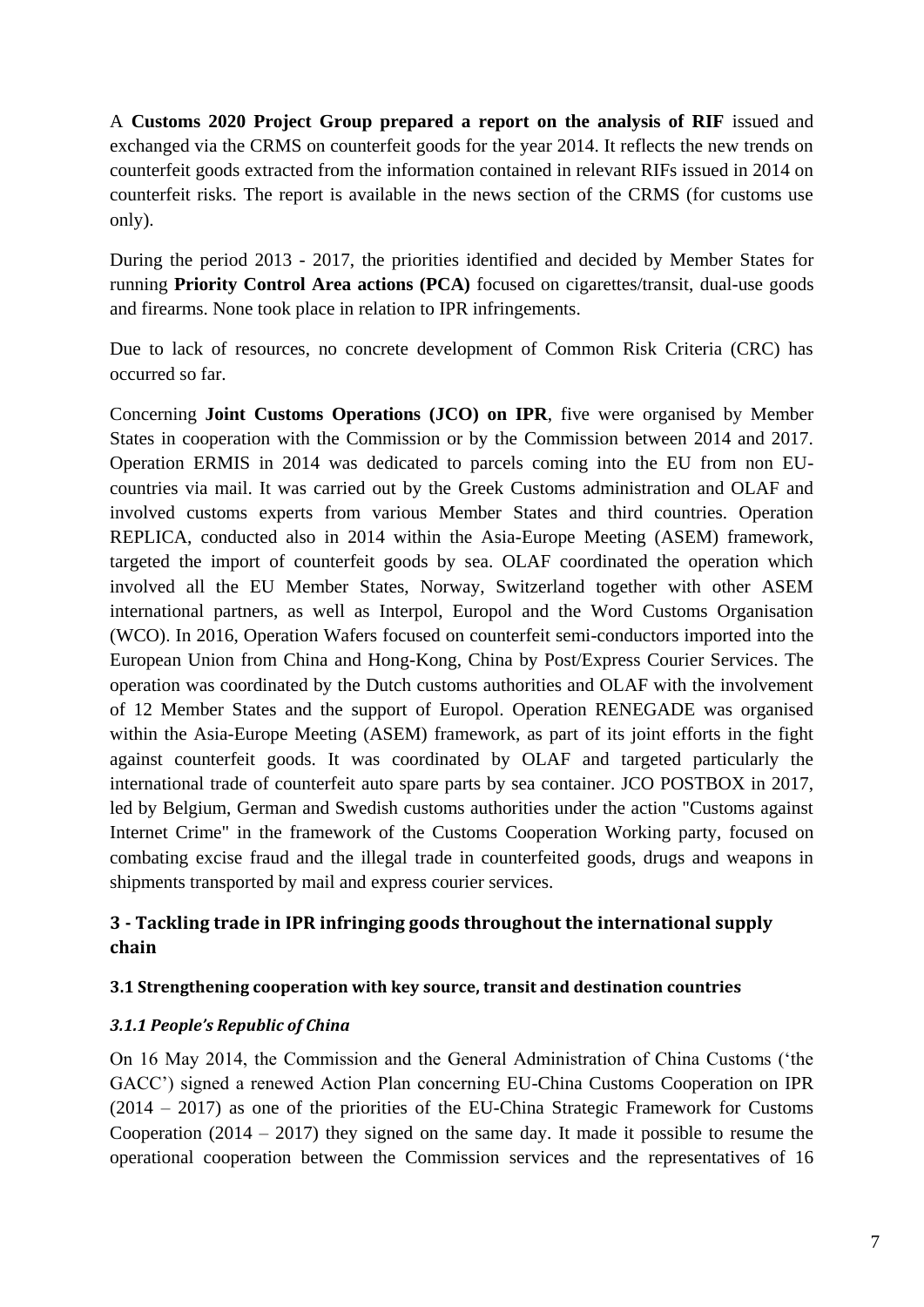seaports and airports in the EU on the one side, and the GACC and representatives from 11 local Chinese Customs on the other side.

Financial and logistical support is provided mainly through the EU IP Key programme, managed by OHIM/EUIPO.

During the period under consideration, the EU-China Working Group on IPR customs enforcement met six times to discuss all Key Actions:

- Key Action 1 Joint analysis of seizure statistics to detect general trends and risks
- Key Action 2 Target high-risk consignments in key ports
- Key Action 3 Promote cooperation between customs and other law enforcement agencies and authorities in order to stop production and wind up distribution networks
- Key Action 4 Joint development of partnerships with the business communities in the EU and China
- Key Action 5 Exchange of knowledge and experience on each other's IPR enforcement policies and practices

The Action Plan 2014-2017 has unveiled a new era in the EU-China customs cooperation in IPR enforcement. It has turned more practical and benefitted from lessons learned under the previous cooperation scheme. Several practical solutions have been established and working mechanisms have been smoothened considerably.

On 2 June 2017 the EU and China signed a new Strategic Framework for Customs Cooperation covering the period 2018 - 2020. The new Action Plan on customs cooperation on IPR for 2018-2020, which is under preparation, is part of this new Strategic framework.

#### <span id="page-8-0"></span>*3.1.2 Hong-Kong, China*

On 27 April 2015, the Commission and the Customs and Excise Department of **Hong Kong China** signed the Action Plan on cooperation in the customs enforcement of IPR.

It focuses on the sharing of detention statistics on IPR infringing goods, of general risk information and of case-specific information, and foresees the joint analysis of such information to improve customs risk management. In order to test the working mechanisms of cooperation contained in the Action Plan, a six-month pilot project started on 1 October 2015. The pilot concentrated on air traffic, with the participation of five airports in the EU.

The main conclusion of the pilot was that the Action Plan should be continued with the following recommendations:

- \* extend the Action Plan to cover all air express operators in Hong Kong;
- \* exchange of spontaneous information on non-actionable trademarks and non-actionable goods such as labels or packaging material;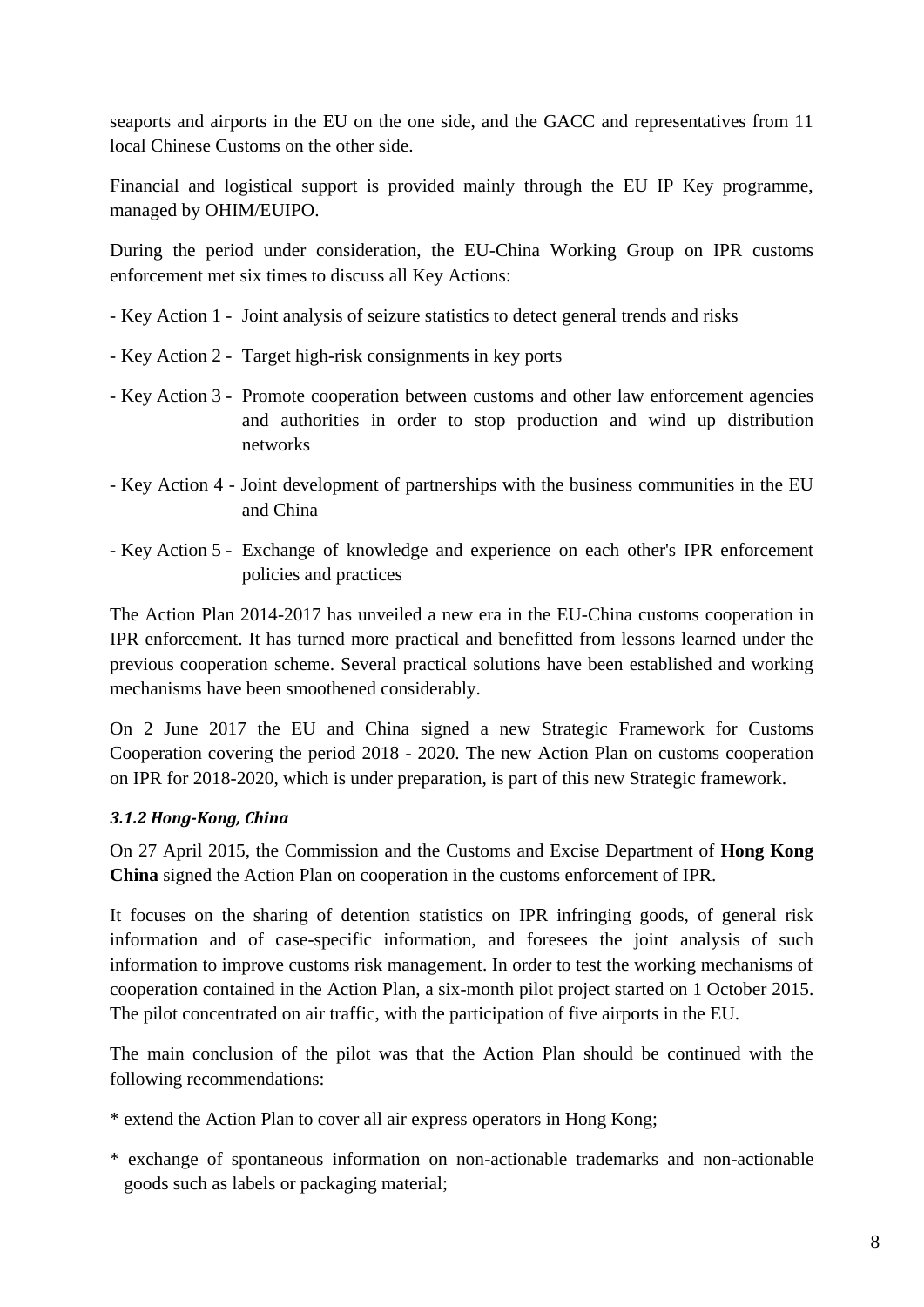\* include more airports in the EU in the Action Plan;

\* include a broader range of local airports in the participating Member State of destination;

\* coordinate at central level the exchange of the referrals, especially with multiple airports;

\* include spontaneous information on detentions to and from non-participating Member State;

\* carry out a deeper comparative analysis of detention statistics on a yearly basis.

#### <span id="page-9-0"></span>*3.1.3 International cooperation*

Concerning the enhancement of the exchange of information between the EU Member States and Commission services on the one hand and third countries on the other hand, over the years **Customs Mutual Administrative Assistance** has been significantly intensified with Ukraine, Hong-Kong China, Vietnam and the USA for investigations carried out in the IPR sector by OLAF.

An **OLAF Liaison Officer** was appointed to Beijing in 2016, in particular for strengthening the co-operation related to the investigation on cigarettes and counterfeit goods with the China and Hong Kong authorities. The OLAF Liaison Officer in Kiev also facilitated the exchange of information related to several investigations in the area of IPR with the Ukrainian authorities.

**Europol and OLAF** signed in September 2016 an arrangement on the association of experts from OLAF with the activities of the Analysis Group COPY dedicated to all crimes related to intellectual property rights, with a view to strengthening the cooperation with Europol and other law enforcement authorities.

In a number of **bilateral trade agreements** recently signed and concluded, negotiation by the European Union have successfully integrated chapters on IP protection and enforcement with a Border Measures Article which reflects the EU approach and will strengthen IPR enforcement in third countries (Georgia, Moldova, Vietnam for instance).

Combatting counterfeiting and customs enforcement of IPR has also been one of the priorities in the ASEM context.

The Commission and Member State Customs administrations have been present in a number of **international events** to spread knowledge about the new EU Regulation and the Customs Action Plan, as well as to gain knowledge on the global situation in IPR enforcement, such as:

- the 7<sup>th</sup> Global Congress on combating Counterfeit and Piracy (Istanbul, 2013);

- the Conference on Jointly Building Resilient EU Responses to Counterfeiting in Dublin (2013);

- the International IP Enforcement Summit, which took place in London in 2014 at the initiative of the Office for Harmonisation in the Internal Market, the Commission and the UK Intellectual Property Office (Cf.4.1 Establishing a partnership with the European Observatory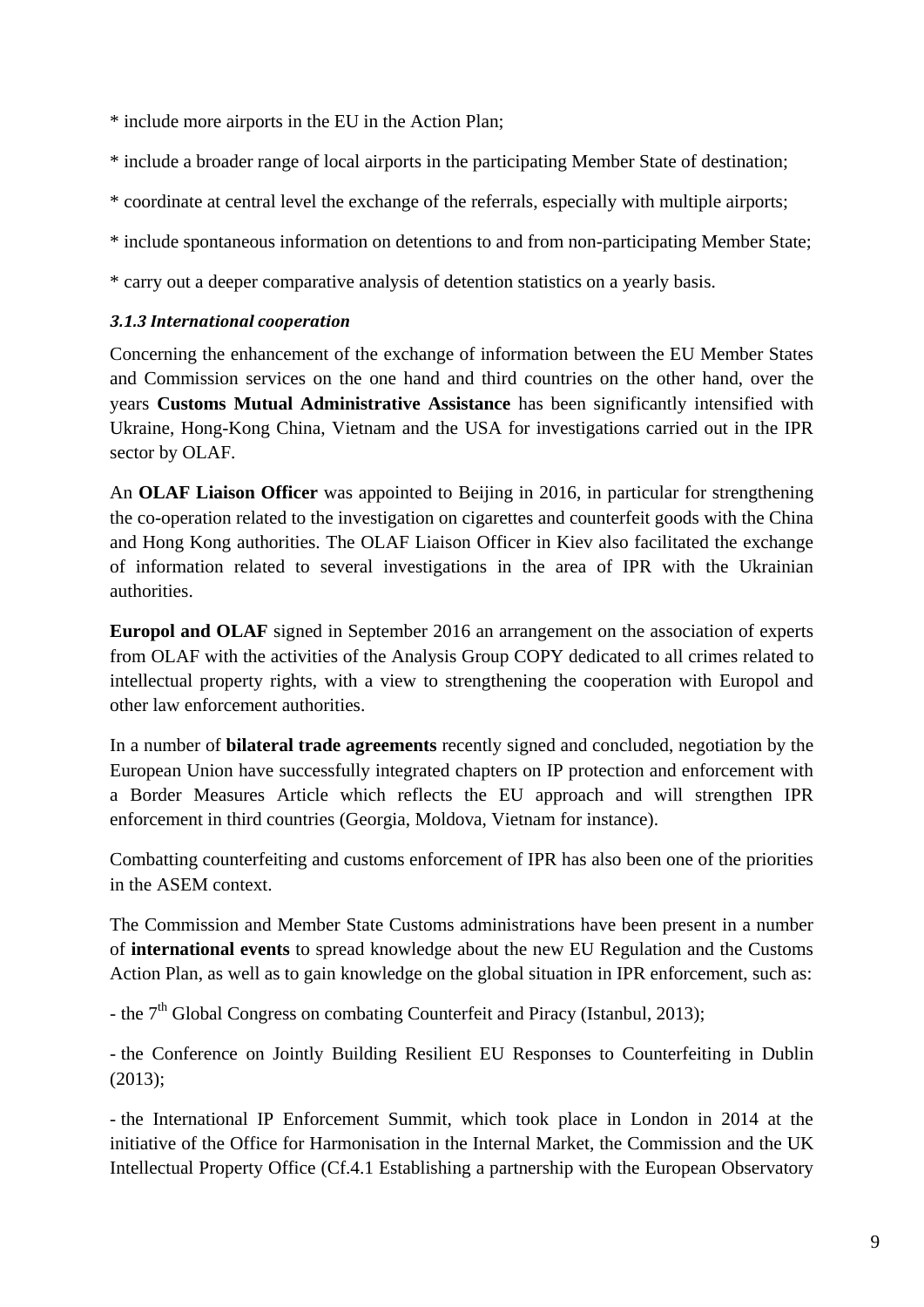on infringements of IPRs); the second edition of this event was co-organised by the German Ministry of Justice and consumer protection and the EUIPO in Berlin in 2017.

## <span id="page-10-0"></span>**3.2 Building capacity in candidate and neighbouring countries on IPR enforcement**

Member States took part in many actions targeting candidate and neighbouring countries within the framework of the EU technical assistance project or the TAIEX programme (which enabled either study visits from experts of the candidate and neighbouring countries on IPR enforcement to EU countries, or the deployment of EU experts to candidate and neighbouring countries via twinning projects).

The Commission participated, together with experts from Germany and Croatia, in a seminar organised in Serbia (2013) by the European Institute of Public Administration (EIPA), dedicated to customs aspects of IPR infringements and control at the border.

The European Union Border Assistance Mission to Moldova and Ukraine (EUBAM) – organised a meeting in Moldova to present Regulation (EU) No 608/2013 (April 2014).

The Commission also took the occasion of the IPR workshop for Euro-Med countries dedicated to the fight against Piracy and Counterfeiting (Brussels, 2013) and of the high-level seminar on Customs Cooperation at the Eastern Border of the EU (Lithuania, 2013) to raise awareness of the neighbouring countries on the importance of having a robust procedure in place to ensure an efficient customs enforcement of IPR at the border.

The effects of the EU's efforts to build capacity in neighbouring countries on IPR enforcement may have been hampered by the limited availability of experts on the EU side. This could warrant more attention in the future.

# <span id="page-10-1"></span>**4 - Strengthening cooperation with the European Observatory on infringements of IPRs and law enforcement authorities**

## <span id="page-10-2"></span>**4.1 Establishing a partnership with the European Observatory on infringements of IPRs**

The cooperation on the customs-related activities of the European Observatory on infringements of Intellectual Property Rights was further developed. In addition to being associated to the customs activities listed in the yearly work programme of the Observatory, the Commission was present in most relevant meetings of the Observatory, such as the plenary session, public stakeholder meetings and the working group meetings on enforcement issues, public awareness and statistics.

The Commission is also attending the newly created "Technical group", set up at the initiative of the Observatory, which aims at mapping the existing EU databases playing a role in IPR enforcement, describing their content and identifying the ideal way of transmission for the exchange of information/data between them. The Technical group will thus contribute to paving the way to a reinforcement of cooperation between authorities.

The Commission and some customs administrations also participated together with police and judicial authorities in ad-hoc events such as the OHIM/Europol "Knowledge and Awareness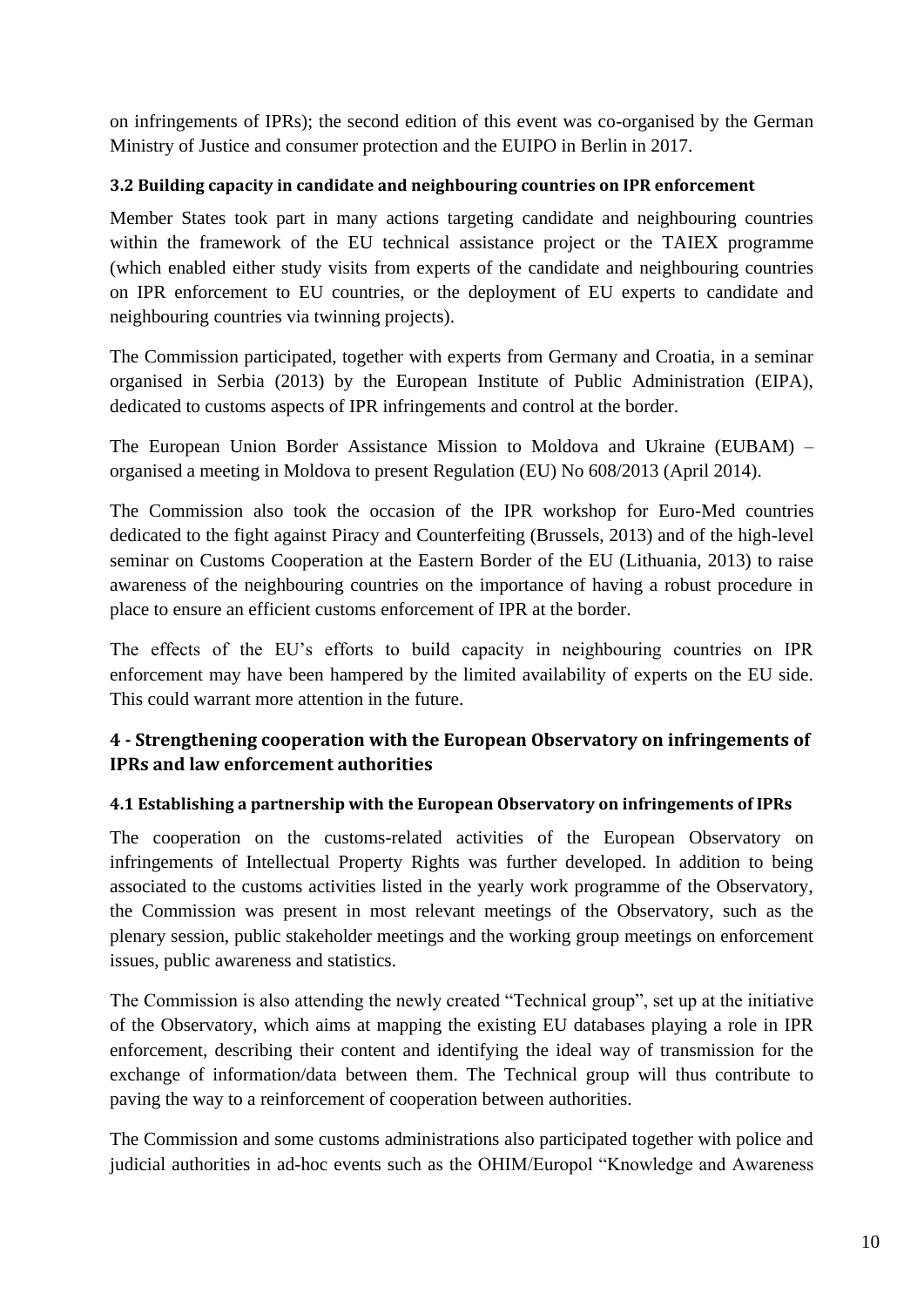Building Conference on infringements of intellectual property rights on the internet" (November 2014).

The Observatory is regularly invited to attend the meetings of the Customs expert group on IPR enforcement in order to ensure coordination of common customs-related activities.

Agreement has been reached to provide access to customs authorities to the Observatory Enforcement Data Base (EDB) via the CCN/CSI network. EDB is built on existing IP databases of the OHIM/EUIPO such as TM view (Trade Mark view), Designview and CESTO (Common support tool for examiners). By consulting EDB, customs authorities can find updated information on the validity of rights or search for the right-holder in case of exofficio detentions.

Throughout the COPIS project, requests have been made for COPIS to allow for the electronic submission of AFAs. As the EDB contains relevant information for the submission of AFAs, that database has been considered as the most suitable source for the delivery of the required AFA information in an electronic format. Further to contacts between the Commission and the European Observatory on IPR infringements, a proposal to implement the functionality of the 'pre-AFA' within COPIS has been developed to ease the work of both the applicants and the customs authorities.

The operational connection between COPIS and EDB is in place since 1 July 2015. A User Guide and other additional information have been made available via the national Common Communication Network (CCN) coordinators.

2016 saw the first AFA sent electronically through the tool and in 2017 several major companies have begun to use EDB for the filing of their national and Union AFAs.

For the applicant, this connection will reduce the burden of multiple submissions of information, and for customs authorities, the data capture of paper AFAs.

## <span id="page-11-0"></span>**4.2 Improving mutual understanding and cooperation between customs, police and judicial authorities**

In 2013, **the Commission and some Member State customs administrations participated in various OHIM/Europol events** together with police and judicial authorities, such as the knowledge-building seminars on fake pesticides and medicines (dealing both with IPR and product safety) and the Interpol International Law Enforcement IP Crime Conference.

The Observatory, the UK IP Office and the Commission co-organised an **IP enforcement summit in London in June 2014**. Part of this summit was dedicated to "IP enforcement challenges at the border", with workshops dedicated to small consignments as a result of Internet orders and the exploitation of intelligence. The discussion identified the following elements:

- the critical importance of receiving adequate information and sharing it with the police and other enforcement authorities;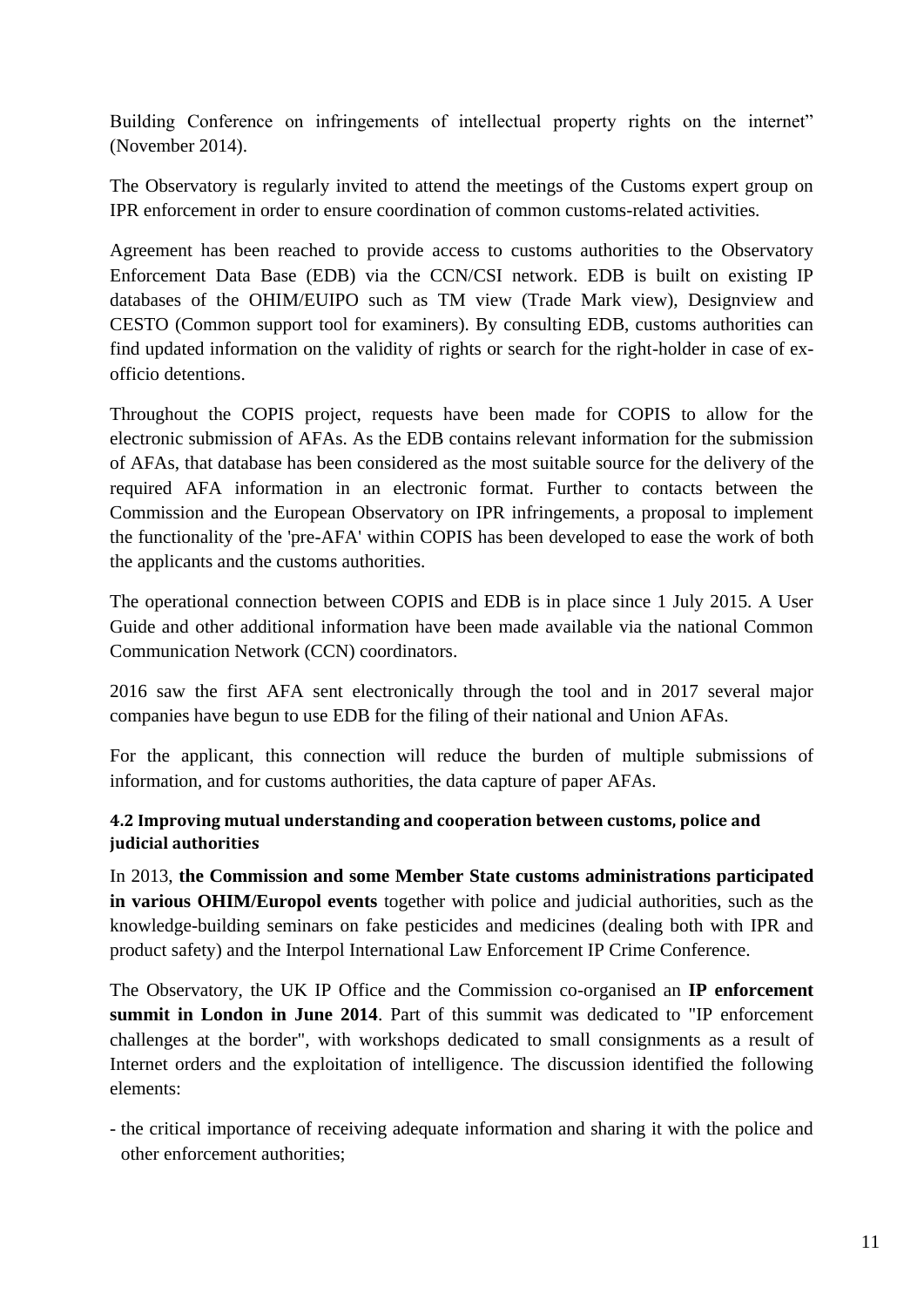- the growing need to cooperate and act internationally to tackle the international supply chains of counterfeit.

# As a follow-up to the Summit, the Commission organised in February 2016 in cooperation with the OHIM/EUIPO a **High-Level Conference on the cooperation between customs and other authorities in the fight against the infringements of IPR.**

The event provided a platform for discussion, debate and networking between customs, police and judicial authorities to enhance co-operation and mutual understanding of the respective roles and responsibilities of each enforcement authority in the fight against IPR infringements. Representatives from the private sector also participated in the conference.

During the first day, discussion focused on the importance and benefits of exchanging information and intelligence between the enforcement authorities, the obstacles and challenges faced by each authority on a practical level, the necessity for timely communication exchanges from the private sector to the enforcement authorities, which would also help the enforcement authorities perform more effective risk analysis.

On the second day of the event, also attended by Chinese authorities, the value of fostering international collaboration between the EU and all Chinese authorities involved in IPR enforcement, such as Customs, Police and the People's Prosecutor's office, was at the core of the debate.

Follow-up actions have been organised in cooperation with the European Observatory on infringements of IPR. They include a mapping of existing databases on infringements cases and a knowledge building event, which took place in October 2017 gathering, at an operational level, customs, police and market surveillance authorities in order to discuss on what is the key information amongst enforcers so as to tackle counterfeiting on an EU global scale.

# <span id="page-12-0"></span>**CONCLUSION**

Overall, Member State customs administrations and the Commission have deployed significant efforts and are working proactively to address the challenges associated with the customs enforcement of IPR and curb the influx of IPR infringing goods into the EU.

All means have been employed to make Regulation (EU) No 608/2013 known and used to its full potential by all public and private stakeholders concerned. The support visits have proved particularly useful for experts from different Member States to discuss implementation practices and for the Commission to gather a global implementation picture.

The number of AFAs granted by customs administrations has shown a steady rise (from 26 865 in 2013 to 35 815 in 2016).

Customs action came to the following results in terms of detentions.

| <b>DETENTIONS</b> | 2013 | 2014 | 2015 | 2016 |
|-------------------|------|------|------|------|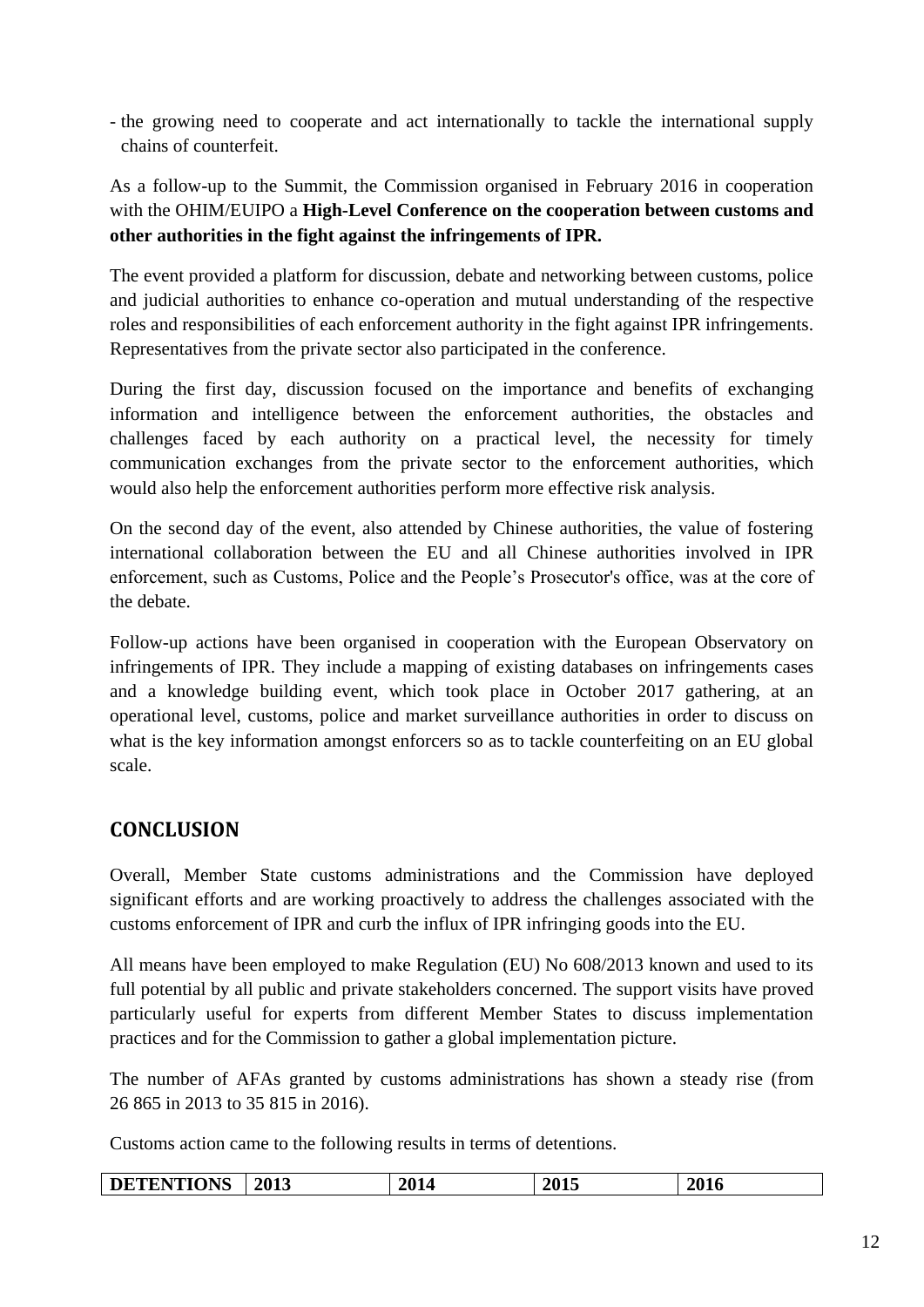| <b>Cases</b>      | 86 854        |     | 95 194        | 81 0 98    |     | 63 184     |     |
|-------------------|---------------|-----|---------------|------------|-----|------------|-----|
| <b>Procedures</b> | Not available |     | Not available | 105 488    |     | 77 705     |     |
| <b>Articles</b>   | 39 917 445    |     | 35 940 294    | 35 568 982 |     | 41 387 132 |     |
| Domestic retail   | EUR           | 768 | EUR           | EUR        | 642 | EUR        | 672 |
| value             | million       |     | million       | million    |     | million    |     |

Each detention is referred to as a case that may contain one or more articles. Each case may contain articles of different product categories and from different right-holders. In COPIS, Member States register each case with information per category of goods and per right-holder. For each category of goods and each right-holder a detention procedure will be initiated, which explains why there are more procedures than cases.

Cooperation was reinforced into three directions:

- with stakeholders;
- with the EU Observatory;
- with third countries.

The challenges of the cooperation between enforcement authorities engaged in the fight against IPR infringements have also been addressed and the dialogue established has shown how important it would be to pursue efforts in this regard.

The trafficking of IPR infringing goods remains however a widespread and ever increasing phenomenon. International trade in counterfeit products represents up to 2.5% of world trade, or as much as EUR 338 billion, based on the latest available data from  $2013<sup>7</sup>$ . The impact of counterfeiting is particularly high in the European Union, with counterfeit and pirated products amounting up to 5% of imports, or as much as EUR 85 billion.

Further developments are necessary in order to:

- ensure a homogeneous IPR border enforcement throughout the Union;
- develop IPR risk management tools;

- strengthen customs cooperation with police (including Europol) and other enforcement authorities.

Further actions from the Commission and the Member States should focus on these priorities.

**.**  $^7$  Trade in Counterfeit and Pirated Goods: Mapping the Economic Impact, OECD/EUIPO (2016). [https://euipo.europa.eu/tunnel-](https://euipo.europa.eu/tunnel-web/secure/webdav/guest/document_library/observatory/documents/Mapping_the_Economic_Impact_study/Mapping_the_Economic_Impact_en.pdf)

[web/secure/webdav/guest/document\\_library/observatory/documents/Mapping\\_the\\_Economic\\_Impact\\_study](https://euipo.europa.eu/tunnel-web/secure/webdav/guest/document_library/observatory/documents/Mapping_the_Economic_Impact_study/Mapping_the_Economic_Impact_en.pdf) [/Mapping\\_the\\_Economic\\_Impact\\_en.pdf.](https://euipo.europa.eu/tunnel-web/secure/webdav/guest/document_library/observatory/documents/Mapping_the_Economic_Impact_study/Mapping_the_Economic_Impact_en.pdf)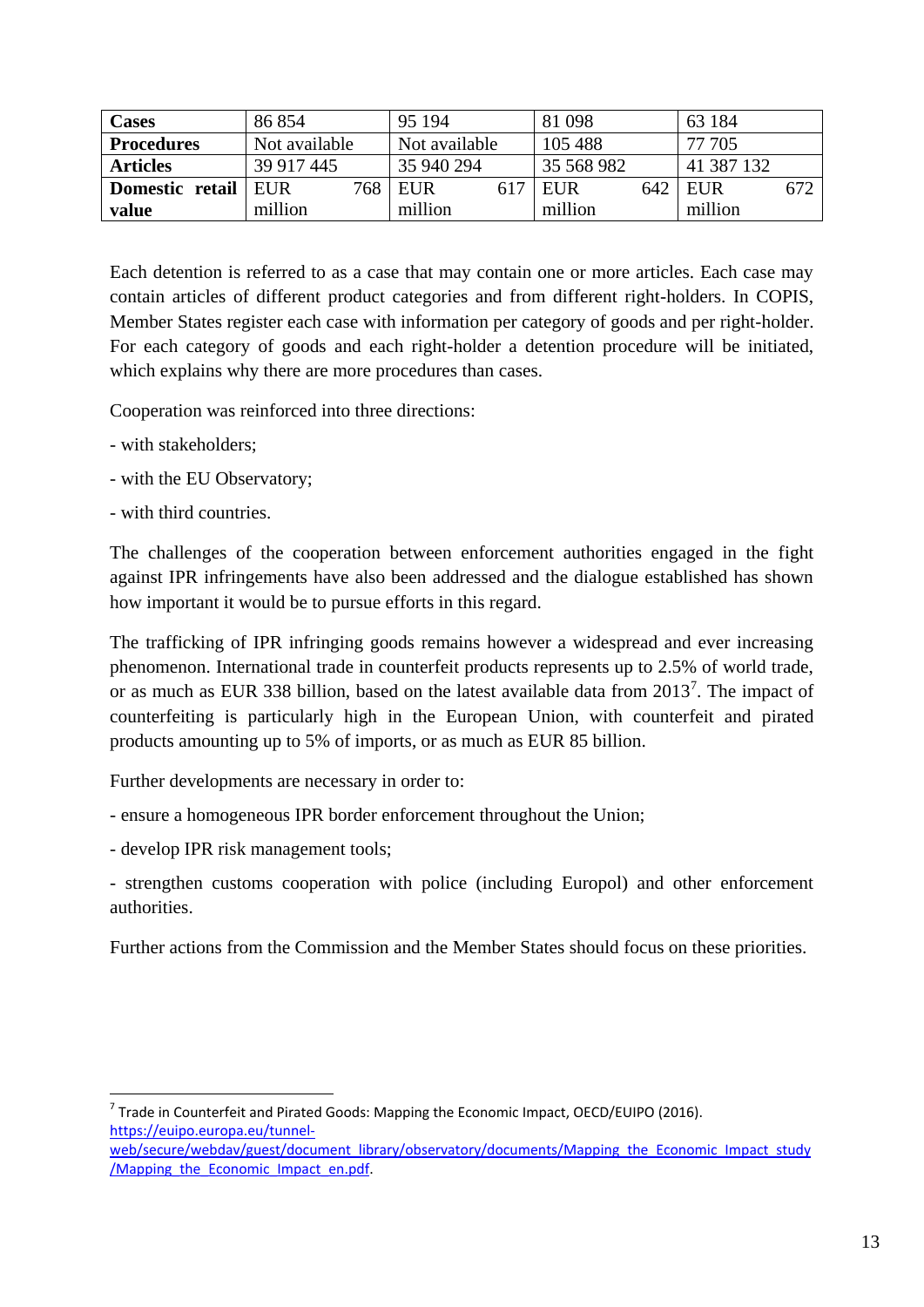# <span id="page-14-0"></span>**RECOMMENDATIONS**

Infringements of IPR remain an increasing threat and a difficult challenge to address. Coordination of customs activities having shown its added value to reinforce results, the customs action plan to combat IPR infringements should certainly be re-conducted for the years to come.

On 29 November 2017 a comprehensive package of measures to further improve the application and enforcement of IPRs within the EU Member States, at EU borders and internationally has been adopted by the Commission. The Communication COM (2017)707 from 29 November 2017, entitled "A balanced IP enforcement system responding to today's societal challenges", which is part of the package, mentions that the Commission will offer a more targeted assistance to national customs authorities, based on the result of the current EU customs Action Plan, and will work with the Council towards a new Action Plan in 2018.

It is recommended that the following elements should be addressed in the future action plan:

#### On legislation:

• Modify Commission Implementing Regulation (EU) No 1352/2013 of 4 December 2013 establishing the form provided for in Regulation (EU) No 608/2013 of the European Parliament and of the Council concerning customs enforcement of intellectual property rights (OJ L, 18.12.2016, p.10) to adapt it to the Trademark package and to developments in COPIS

#### On operational performance:

- Develop risk management on infringement of IPR
- Promote joint use of results of risk analysis, risk intelligence and customs operations by Member States
- Ensure adequate protection of datasets and databases, third party rights, privacy and confidentiality and safeguards to be adopted when creating, procuring and disseminating data
- Identify possible gaps in implementation of customs enforcement regulations

#### On business cooperation:

- Raise awareness of right-holders on the small consignment procedure
- Continue the yearly meeting of the common group Customs/stakeholders

#### On international cooperation:

• Continue cooperation with key partners such as China and Hong-Kong China

#### Strengthening coordination with EU agencies: